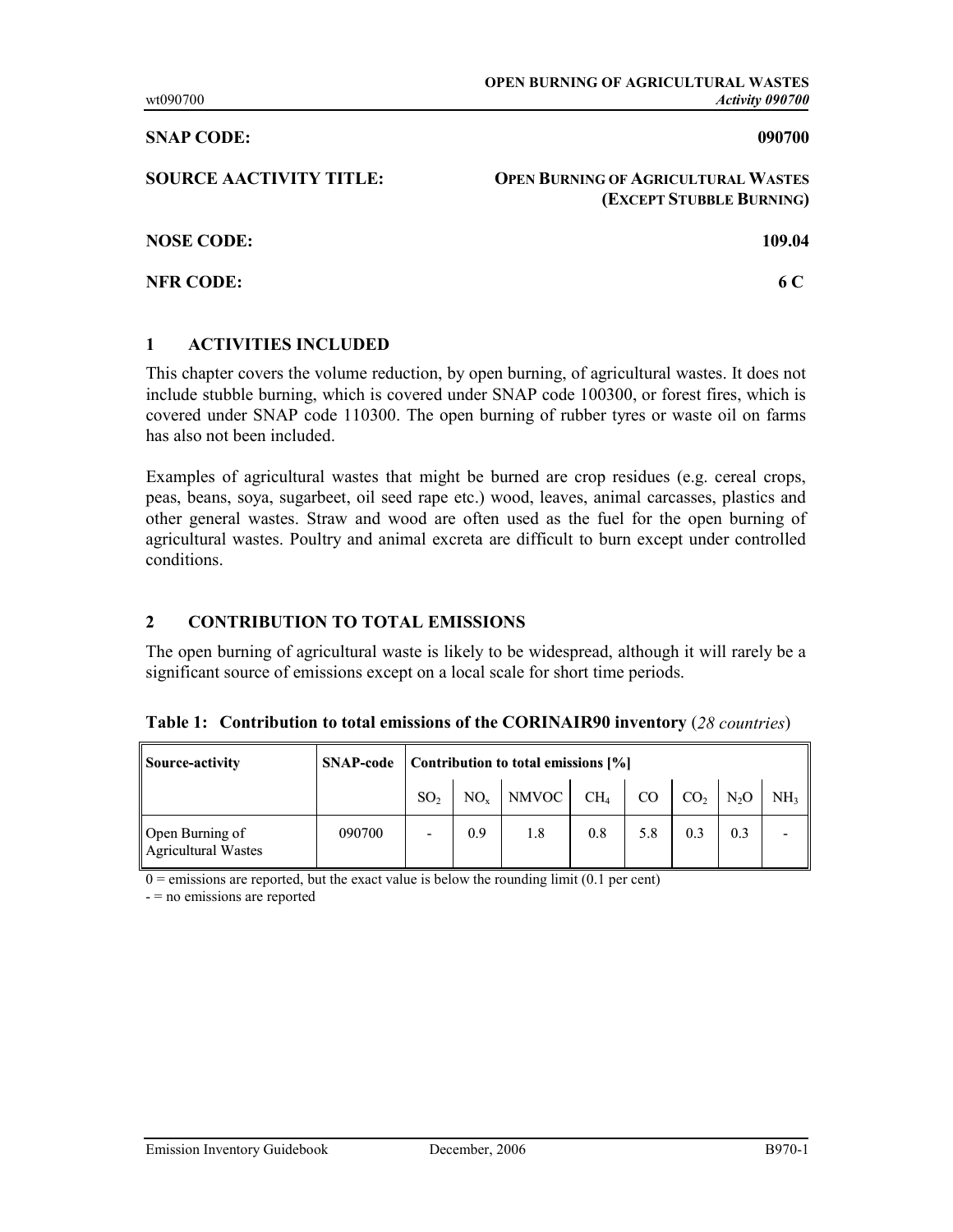### Table 2.1: Contribution to total particulate matter emissions from 2004 EMEP database (WEBDAB)†

| <b>NFR Sector*</b>       | Data                        | $PM_{10}$ | $PM_{25}$ | TSP     |
|--------------------------|-----------------------------|-----------|-----------|---------|
| 6 C - Waste Incineration | No. of countries reporting  |           |           | 14      |
|                          | Lowest Value                | $0.0\%$   | $0.0\%$   | $0.0\%$ |
|                          | <b>Typical Contribution</b> | $1.2\%$   | $1.6\%$   | $0.8\%$ |
|                          | <b>Highest Value</b>        | 5.8%      | $7.3\%$   | 5.9%    |

\*Includes contribution from Chapters 921, 921, 925, 927 and 991

†These activities are not believed to be a significant source of PM<sub>2</sub>, for the majority of countries. Data reported for 2004, however, indicates that it may be significant for in some cases.

## 3 GENERAL

### 3.1 Description

The emissions arising from open burning depend on a number of factors. The most important variables are the type of waste burned and the moisture content of the waste. The ambient temperature and wind conditions, and the density/compactness of the pile of waste also affect the combustion conditions and hence the emissions.

## 3.2 Definitions

### 3.3 Techniques

The open burning of agricultural waste is carried out on the ground, in air curtain incinerators, in pits in the ground, or in open drums or wire mesh containers/baskets.

## 3.4 Emissions/Controls

One of the main concerns regarding agricultural waste combustion is the emission of smoke/particulates (MAFF 1992). Toxic organic micropollutants, such as polycyclic aromatic hydrocarbons (PAHs) and dioxins are likely to be present in the emissions. In many cases the combustion will be slow and inefficient, and therefore emissions of carbon monoxide (CO) and volatile organic compounds (VOCs) will be more significant than emissions of oxides of nitrogen ( $NO_X$ ). The burning of plastics is likely to produce particularly toxic emissions, such as dioxins, other chlorinated organic compounds and cyanides.

The application of abatement equipment to open burning is impractical. However, changes in certain agricultural practices can reduce emissions. Waste minimisation and recycling, and the use of other more environmentally acceptable disposal methods, such as composting, reduces the quantity of agricultural waste burned.

The recycling and reuse of plastics, or the use of disposal methods other than burning, is particularly important.

The disposal of animal carcasses by methods other than open burning, such as to a licensed incinerator or landfill site, is likely to cause significantly less pollution.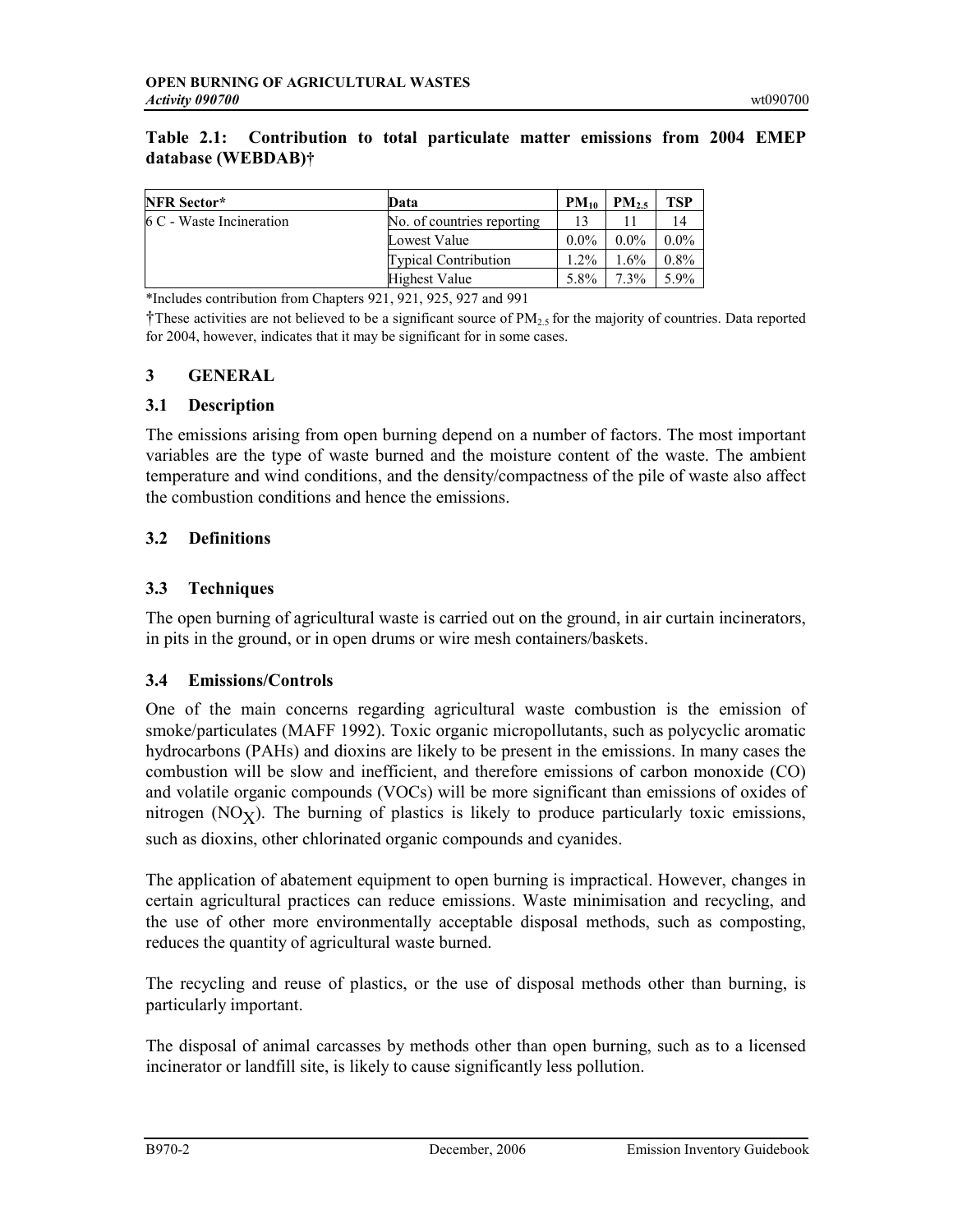Methods to improve the oxygen supply to the agricultural waste during combustion, and the burning of dry waste only, will improve the combustion conditions and reduce the emissions.

### 4 SIMPLER METHODOLOGY

The simpler methodology involves the use of a single emission factor for each pollutant representing the emission per mass of waste burned. This requires a prior knowledge of the weight of agricultural waste produced per hectare of farmland. It is assumed that open burning of agricultural waste (except stubble burning) is mainly practised in arable farming; emissions from open burning for other types of farming are likely to be less significant and are assumed to be negligible.

The dry weight of crop residue arisings for an average hectare of cereal crops has been estimated to be 5 tonnes per hectare (Lee and Atkins 1994). Most of this crop residue is burned as stubble or ploughed into the ground. Using this figure as a guide, it is assumed that the average quantity of agricultural waste disposed of by open burning (except stubble burning) is equivalent to between 0.5% of dry crop residue arisings in UNECE countries. The actual figure for each country will vary depending on farming practices and other available methods of disposal. The average amount of waste burned for arable farmland is therefore estimated to be 25 kg/hectare.

### 5 DETAILED METHODOLOGY

An improvement of the simpler methodology can be achieved by estimating the weight of waste produced per hectare for different types of farming, and, in the case of arable farming, for different types of crop. This would require a more detailed review of farming practices.

Should a key source analysis indicate this to be a major source of particulate matter (TSP,  $PM_{10}$  or  $PM_{2.5}$ ) then resources should be applied to collecting robust measurement data to develop emission factors. Data should be collected using a protocol such as that illustrated in the Measurement Protocol Annex.

### 6 RELEVANT ACTIVITY STATISTICS

For the simpler methodology the national area of arable farmland is required. If a more detailed methodology is required then the breakdown of the national area of farmland into different types of farming (including the breakdown of arable farming into areas of different crops) would be needed.

## 7 POINT SOURCE CRITERIA

This activity should be considered as an area source.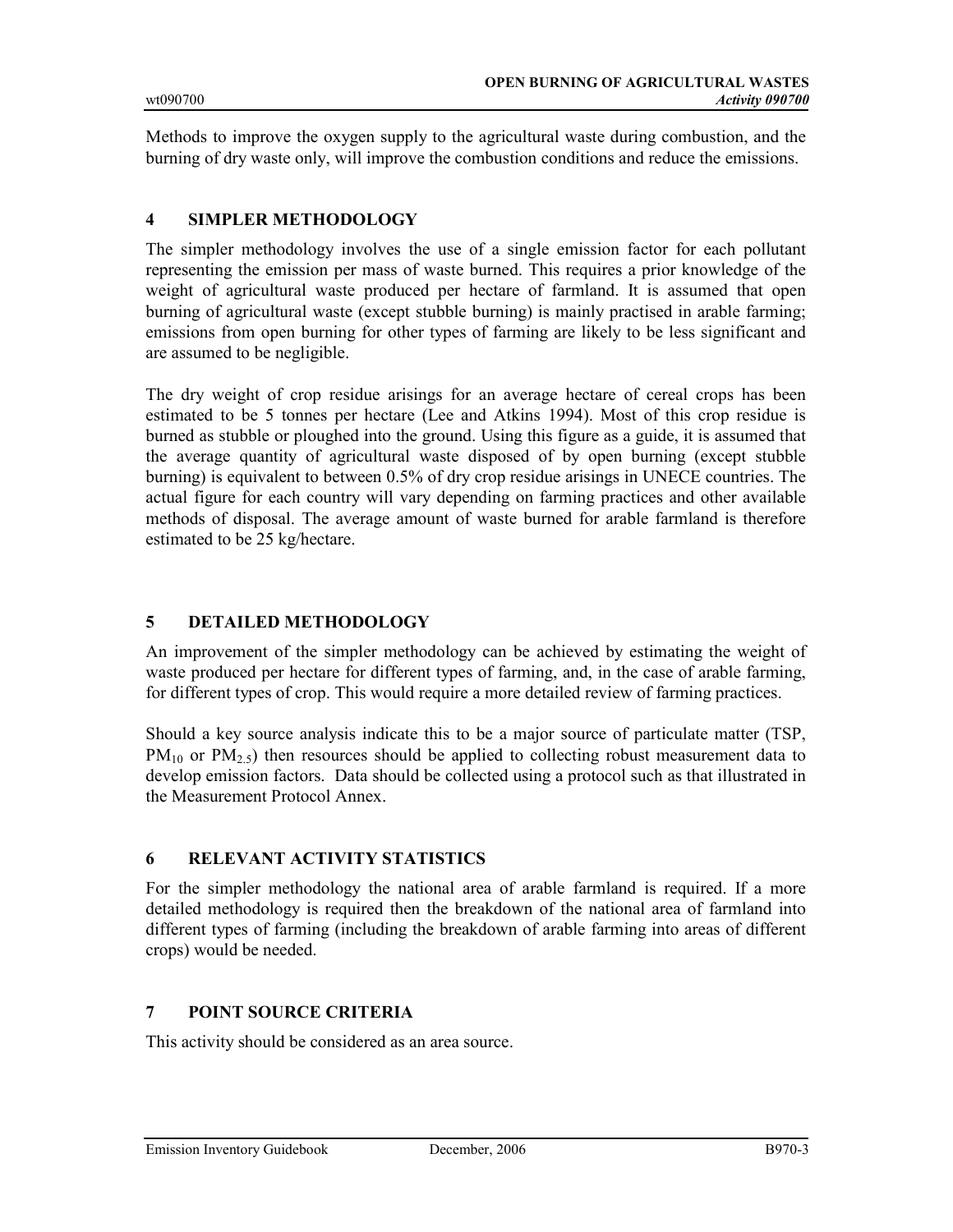# 8 EMISSION FACTORS, QUALITY CODES AND REFERENCES

There is little information available on emissions from the open burning of agricultural waste Emission factors have been published by USEPA for a variety of activities however a number of these are related to stubble burning.

| Pollutant       | <b>Emission Factor</b><br>g/tonne waste burned | <b>Quality Code</b><br>Reference |                                                                  |  |
|-----------------|------------------------------------------------|----------------------------------|------------------------------------------------------------------|--|
| Dioxins         | 10 μg I-TEQ/tonne                              | D                                | Bremmer et al. 1994<br>Thomas and Spiro 1994                     |  |
| PAHs            | 100                                            |                                  | Ramdahl 1983<br>Wild & Jones 1995                                |  |
|                 | kg/tonne                                       |                                  |                                                                  |  |
| <b>VOCs</b>     | 2                                              | D                                | Passant 1993<br>Lee and Atkins 1994                              |  |
| NH <sub>3</sub> | 1.9<br>0.5                                     | D<br>D                           | Lee and Atkins 1994                                              |  |
| NH <sub>4</sub> |                                                |                                  |                                                                  |  |
| <b>TSP</b>      | $5-46$                                         | D                                | Leaf burning                                                     |  |
|                 | $2 - 8$                                        | D                                | Forest residues                                                  |  |
|                 | $2 - 10$                                       | D                                | Orchard crops                                                    |  |
|                 | $3 - 11$                                       | D                                | Weeds                                                            |  |
|                 | $\mathbf{3}$                                   | Vine crops<br>D                  |                                                                  |  |
|                 | $6 - 14$                                       | D                                | Backfire burning                                                 |  |
|                 | $11 - 23$                                      | D                                | Headfire burning                                                 |  |
|                 | $2 - 20$                                       | D                                | Unspecified<br>crop<br>burning technique                         |  |
|                 | 1.7, 2.8                                       |                                  | Air<br>curtain<br>incinerator, (ACI)<br>sheep<br>burn: SKM, 2005 |  |
|                 | 0.67, 1.2                                      |                                  | ACI, cow burn, SKM<br>2005                                       |  |

# Table2: Emission Factors for open burning of agricultural waste

In addition Bailey et al. (1993) give a range of emission factors for aldehyde emissions from stubble burning as 0.03-0.47 kg/tonne (expressed as formaldehyde). Mariani et al. (1992) measured PAHs, PCBs and dioxins in the stack from an incinerator burning biomass (eg olive residues, wood chips), and also detected Cd, Pb, Hg, Cu in the incinerator ashes.

There are no emission factors available for  $PM_{2.5}$  data for open burning, in the absence of source data suggested proportions of the TSP are provided below. These are based on the fractions of  $PM_{10}$  and  $PM_{2.5}$  reported for crude oil plumes (Lemieux, 2003, US Dept of Defence, Ross, 1996) and consequently should be considered as having a high uncertainty for the sources in this chapter.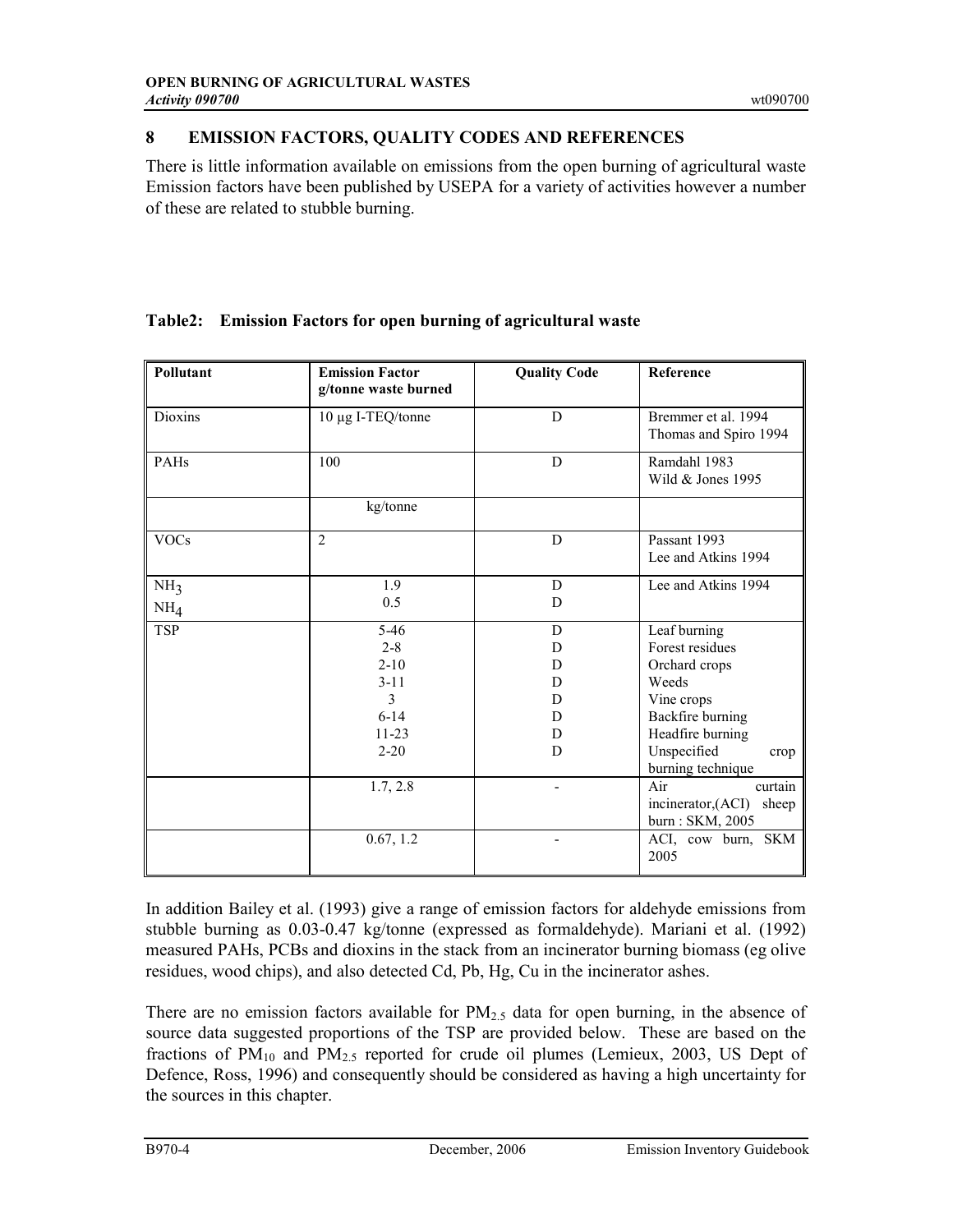| -<br>Fraction of TSP |  |      |  |  |
|----------------------|--|------|--|--|
| TCD                  |  | / הח |  |  |
|                      |  |      |  |  |

#### Table 3 – Suggested particulate size profile for open agricultural burning

## 9 SPECIES PROFILES

The dioxin profile for individual isomers is only reported in a few of the relevant reports. It is dominated by the tetra and octa chlorinated dioxins and furans.

Similarly, emissions data is rarely reported for individual PAH compounds. Wild and Jones reported emissions of 6 PAHs from stubble burning; pyrene and benz(a)anthracene/chrysene were detected in the largest quantities.

VOC emissions from straw and stubble burning have not been characterised (Rudd 1995), and this is likely to be the same for other agricultural burning methods.

## 10 UNCERTAINTY ESTIMATES

There are little data on emissions from the open burning of agricultural waste (not including stubble burning). However, stubble burning is likely to involve similar combustion conditions to the open burning of agricultural waste, and therefore similar emission factors can be applied. As for many reports on emissions of PAHs and dioxins, significant uncertainty is caused by the fact that 'total' PAHs or 'total' dioxins in emissions from stubble burning are generally reported, whereas it is likely that only a limited number of compounds were measured.

Although information on the area of farmland is likely to be reliable, the estimation of the weight of waste arising per hectare of farmland is very uncertain.

### 11 WEAKEST ASPECTS/PRIORITY AREAS FOR IMPROVEMENT IN CURRENT METHODOLOGY

No reliable information is available on the quantity of agricultural waste that is disposed by open burning (not including stubble burning) and its estimation is the main area for improvement in the current methodology.

In addition, no data is available on emission factors for pollutants other than dioxins, PAHs VOCs and ammonia.

## 12 SPATIAL DISAGGREGATION CRITERIA FOR AREA SOURCES

Spatial disaggregation requires the knowledge of the location of the farms that will carry out a significant amount of open burning of agricultural waste (other than stubble burning). These are likely to be arable farms as opposed to farms with mainly livestock. Spatial disaggregation might be possible if the detailed methodology were developed as this would involve the estimation of emissions from different types of farm.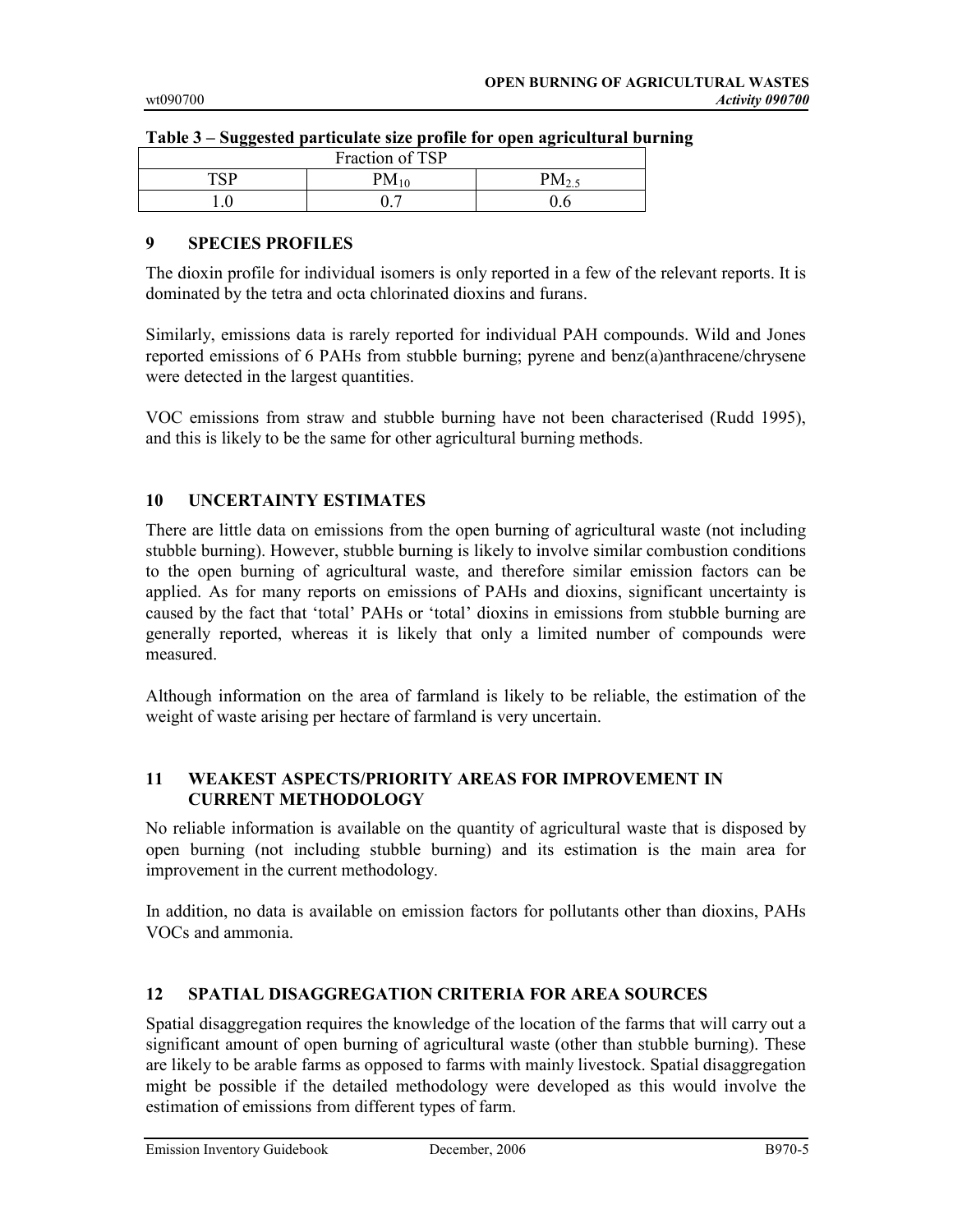## 13 TEMPORAL DISAGGREGATION CRITERIA

Temporal disaggregation requires the knowledge of current agricultural practices. It is likely that more burning will take place at the time of harvesting.

# 14 ADDITIONAL COMMENTS

# 15 SUPPLEMENTARY DOCUMENTS

# 16 VERIFICATION PROCEDURES

A detailed study of agricultural burning practices should be carried out so that the methodology can be verified. In addition, a measurement programme for the emissions from the burning of the most common agricultural wastes is required.

# 17 REFERENCES

Bailey J, Clayton P, Larkin S B C and Simmonds A C (1983) The Measurement of Air Pollution Arising from the Practice of Straw and Stubble Burning. Report No. LR 449 Warren Spring Laboratory.

Bremmer H J, Troost L M, Kuipers G, de Koning J and Sein A A (1994). Emissions of dioxins in the Netherlands. Report No. 770501003, RIVM (Research for Man and the Environment), Bilthoven, Netherlands.

Lee D S and Atkins D H F (1994) Atmospheric ammonia emissions from agricultural waste combustion. Geophysical Research Letters Vol.21, No.4, pp.281-284.

MAFF (1992) UK Code of Good Agricultural Practice for the Protection of Air. Ministry of Agriculture, Fisheries and Food. Welsh Office Agriculture Department.

Mariani G, Benfenati E, Fanelli R, Nicoli A, Bonfitto E and Jacopone S (1992) Incineration of Agro-Industrial Wastes and Macro- and Micropollutants Emission. Chemosphere Vol.24 No.11 pp.1545-1551

Passant (1993) Emissions of Volatile Organic Compounds from Stationary Sources in the UK. Warren Spring Laboratory. Report No. LR990.

Ramdahl T, Alfheim I and Bjorseth A (1983). PAH Emission from Various Sources and their Evolution over the Last Decades. In Rondia D et al. (eds.) Mobile Source Emissions Including Polycyclic Organic Species (1983) pp.277-297.

Rudd (1995) Emissions of Volatile Organic Compounds from Stationary Sources in the UK: Speciation. AEA Technology Report No. REMA-029.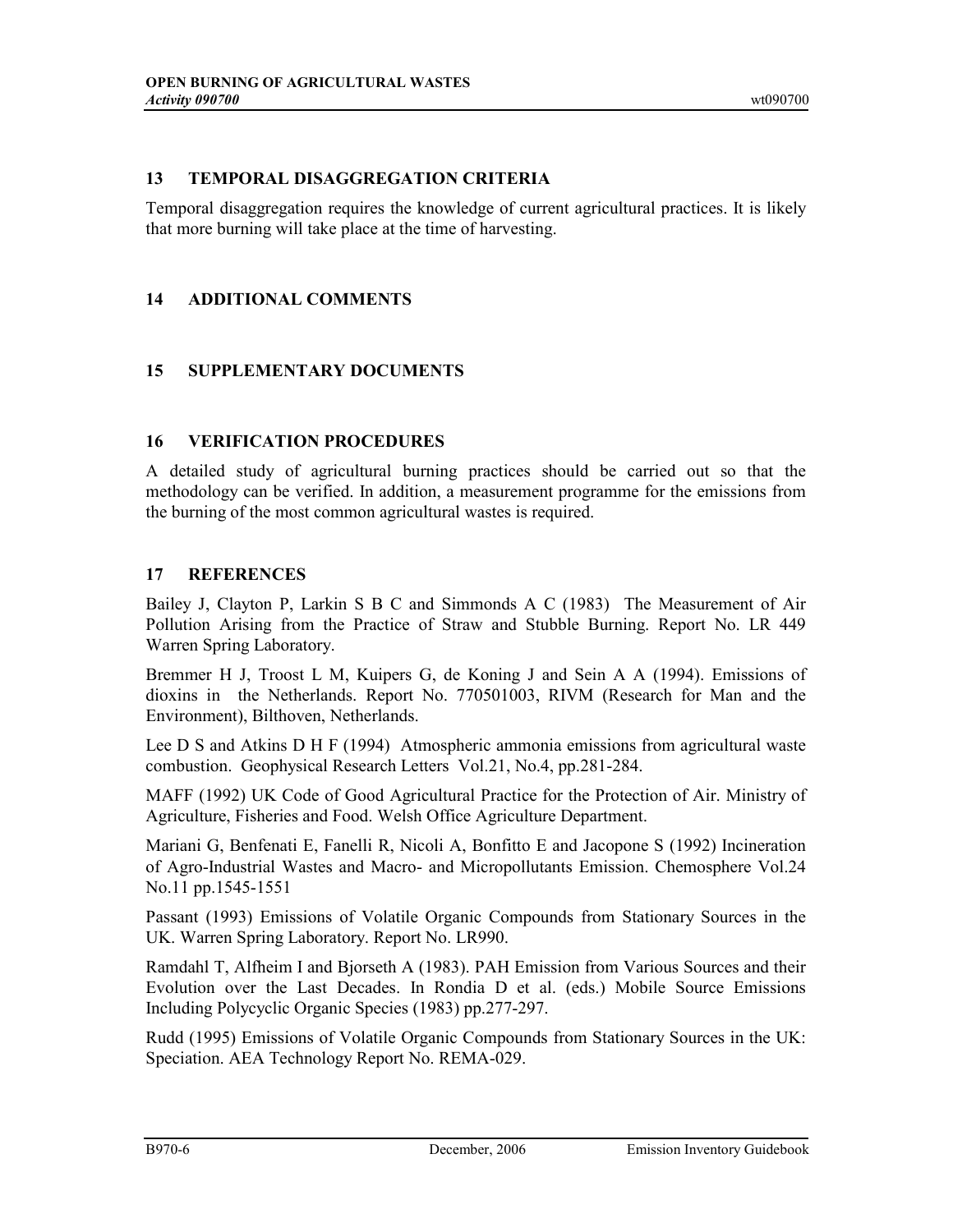Thomas V M and Spiro T G (1994) An Estimation of Dioxin Emissions in the United States. Centre for Energy and Environmental Studies, Princeton University PU/CEES Report No.285 (revised December 1994)

Wild, S. R. and Jones, K. C. (1995). Polynuclear aromatic hydrocarbons in the United Kingdom environment: a preliminary source inventory and budget. Environ. Poll., 88: 91- 108.

Sinclair Knight Merz Ltd, Air curtain incinerator Trial Report, 2005 – Produced for New Zealand Ministry of Agriculture and Forestry and part of submission to UNEP Stockholm Convention on control of POPs.

Lemieux, P.M. et al. Emissions of organic air toxics from open burning: a comprehensive review. Progress in Energy & Combustion Science, 30 (2004) 1-32

Ross et al, Particle and Gas Emissions from an In Situ Burn of Crude Oil on the Ocean J. Air & Waste Manage. Assoc., 46, 251-259, 1996

Oil fire health review by US Dept of Defence Deployment Health Clinical Centre

### 18 BIBLIOGRAPHY

Cains P W and Dyke P (1993). Chlorinated Dibenzodioxins and Dibenzofurans in Waste Combustion. Formation Mechanisms and Analysis of UK Plant Measurements. ETSU.

DoE (1995) UK Digest of Environmental Statistics. HMSO London.

Nielsen P R and Blinksbjerg P (1989). Emission of dioxins (PCDD and PCDF) from some secondary sources; combustion of straw, coal and waste oil from automobiles. Chemosphere Vol.19, pp.731-734.

Ogilvie S M and Pendle W (1991) The Utilisation of Straw Waste. Warren Spring Laboratory Report No LR 848.

Ramdahl T and Moller M (1983). Chemical and Biological Characterisation of Emissions from a Cereal Straw Burning Furnace. Chemosphere Vol.12, No.1, pp.23-34.

UNECE VOC Task Force (1990) Emissions of Volatile Organic Compounds (VOCs) from Stationary Sources and Possibilities of their Control. Final Report, Karlsruhe, July 1990.

US EPA (1985) Compilation of Air Pollution Emission Factors (Volume 1 : Stationary Point and Area Sources). AP-42 4<sup>th</sup> Edition September 1985.

### 19 RELEASE VERSION, DATE AND SOURCE

Version: 1.2

Date: October 1995

Source: Mike Wenborn AEA Technology UK